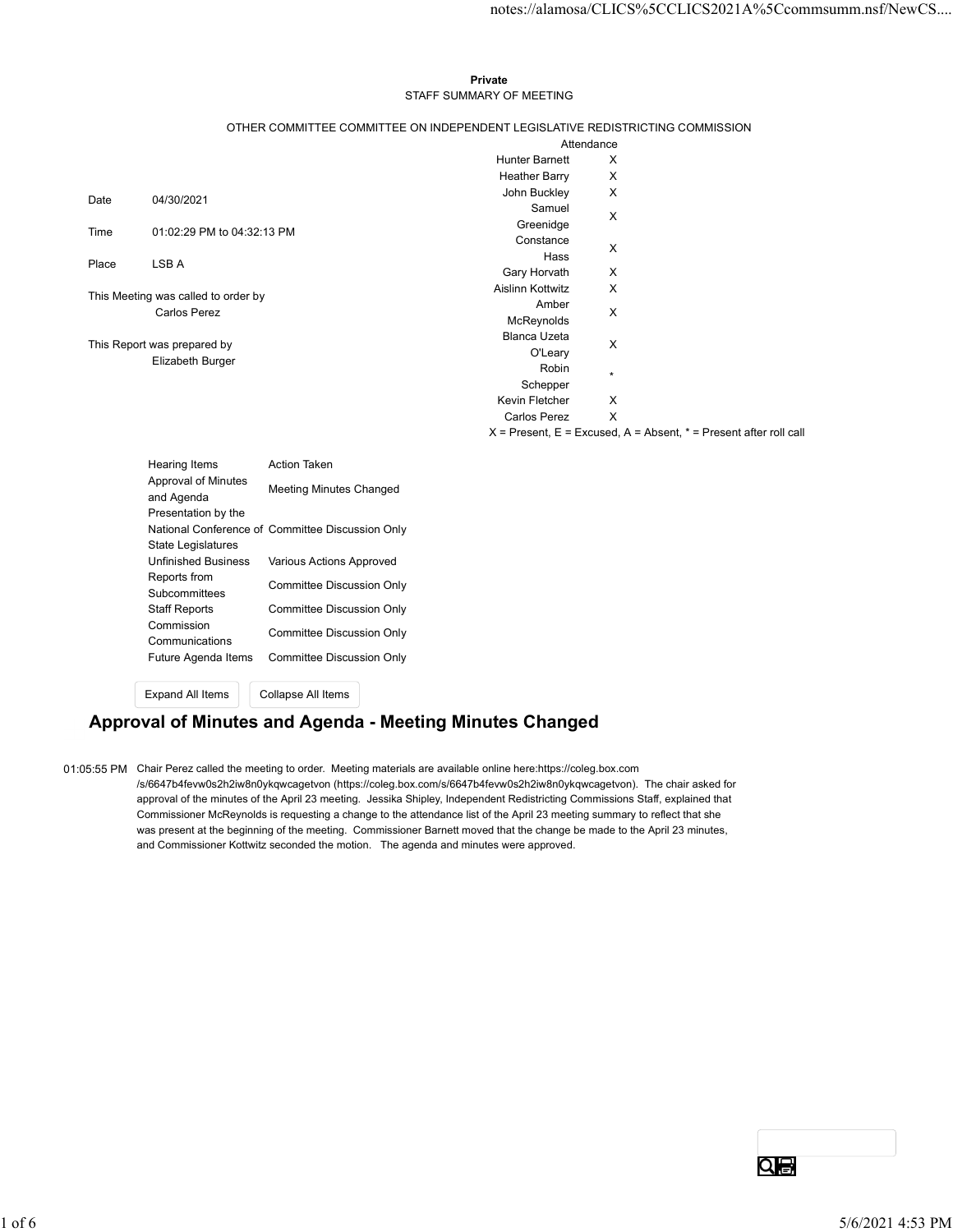| 01:06:02 PM<br>Change summary to reflect that Commissioner McReynolds was present at the beginning of the<br>Motion<br>April 23 meeting<br><b>Hunter Barnett</b><br>Moved<br>Seconded<br>Hunter<br>Barnett<br>Heather<br>Barry<br>John<br>Buckley<br>Samuel<br>Greenidge<br>Constance<br>Hass<br>Gary<br>Horvath<br>Aislinn<br>Kottwitz<br>Amber<br>McReynolds<br>Blanca<br>Uzeta<br>O'Leary<br>Robin<br>Excused<br>Schepper<br>Kevin<br>Fletcher<br>Carlos<br>Perez<br>YES: 0 NO: 0 EXC: 1 ABS: 0 FINAL ACTION: Pass Without Objection<br>01:06:30 PM<br>Approve minutes, as amended<br>Motion<br>Carlos Perez<br>Moved<br>Seconded<br>Hunter<br>Barnett<br>Heather<br>Barry<br>John<br>Buckley<br>Samuel<br>Greenidge<br>Constance<br>Hass<br>Gary<br>Horvath<br>Aislinn<br>Kottwitz<br>Amber<br>McReynolds<br>Blanca<br>Uzeta<br>O'Leary<br>Robin<br>Schepper<br>Kevin<br>Fletcher<br>Carlos<br>Perez<br>YES: 0 NO: 0 EXC: 0 ABS: 0 FINAL ACTION: Pass Without Objection |          |  | notes://alamosa/CLICS%5CCLICS2021A%5Ccommsumm.nsf/NewCS |
|-----------------------------------------------------------------------------------------------------------------------------------------------------------------------------------------------------------------------------------------------------------------------------------------------------------------------------------------------------------------------------------------------------------------------------------------------------------------------------------------------------------------------------------------------------------------------------------------------------------------------------------------------------------------------------------------------------------------------------------------------------------------------------------------------------------------------------------------------------------------------------------------------------------------------------------------------------------------------------|----------|--|---------------------------------------------------------|
|                                                                                                                                                                                                                                                                                                                                                                                                                                                                                                                                                                                                                                                                                                                                                                                                                                                                                                                                                                             |          |  |                                                         |
|                                                                                                                                                                                                                                                                                                                                                                                                                                                                                                                                                                                                                                                                                                                                                                                                                                                                                                                                                                             |          |  |                                                         |
|                                                                                                                                                                                                                                                                                                                                                                                                                                                                                                                                                                                                                                                                                                                                                                                                                                                                                                                                                                             |          |  |                                                         |
|                                                                                                                                                                                                                                                                                                                                                                                                                                                                                                                                                                                                                                                                                                                                                                                                                                                                                                                                                                             | $2$ of 6 |  | 5/6/2021 4:53 PM                                        |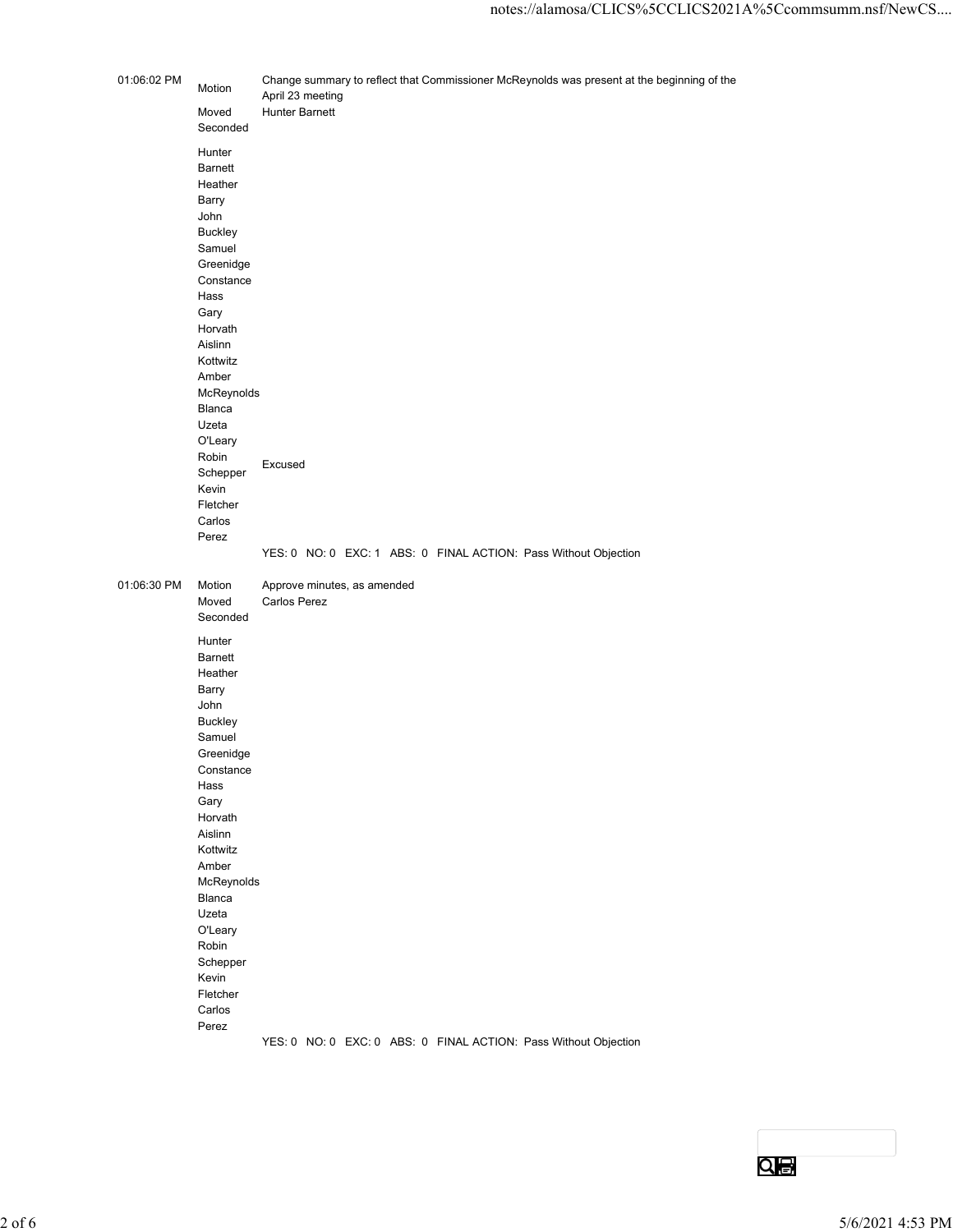|             |                             |                                                                 |  |  | notes://alamosa/CLICS%5CCLICS2021A%5 |  |  |
|-------------|-----------------------------|-----------------------------------------------------------------|--|--|--------------------------------------|--|--|
|             |                             |                                                                 |  |  |                                      |  |  |
| 01:06:45 PM | Motion<br>Moved<br>Seconded | Approve agenda<br>Carlos Perez                                  |  |  |                                      |  |  |
|             | Hunter                      |                                                                 |  |  |                                      |  |  |
|             | <b>Barnett</b>              |                                                                 |  |  |                                      |  |  |
|             | Heather<br>Barry            |                                                                 |  |  |                                      |  |  |
|             | John                        |                                                                 |  |  |                                      |  |  |
|             | Buckley                     |                                                                 |  |  |                                      |  |  |
|             | Samuel                      |                                                                 |  |  |                                      |  |  |
|             | Greenidge                   |                                                                 |  |  |                                      |  |  |
|             | Constance                   |                                                                 |  |  |                                      |  |  |
|             | Hass                        |                                                                 |  |  |                                      |  |  |
|             | Gary                        |                                                                 |  |  |                                      |  |  |
|             | Horvath<br>Aislinn          |                                                                 |  |  |                                      |  |  |
|             | Kottwitz                    |                                                                 |  |  |                                      |  |  |
|             | Amber                       |                                                                 |  |  |                                      |  |  |
|             | McReynolds                  |                                                                 |  |  |                                      |  |  |
|             | Blanca                      |                                                                 |  |  |                                      |  |  |
|             | Uzeta                       |                                                                 |  |  |                                      |  |  |
|             | O'Leary                     |                                                                 |  |  |                                      |  |  |
|             | Robin                       |                                                                 |  |  |                                      |  |  |
|             | Schepper                    |                                                                 |  |  |                                      |  |  |
|             | Kevin                       |                                                                 |  |  |                                      |  |  |
|             | Fletcher                    |                                                                 |  |  |                                      |  |  |
|             | Carlos<br>Perez             |                                                                 |  |  |                                      |  |  |
|             |                             |                                                                 |  |  |                                      |  |  |
|             |                             | YES: 0 NO: 0 EXC: 0 ABS: 0 FINAL ACTION: Pass Without Objection |  |  |                                      |  |  |

### Presentation by the National Conference of State Legislatures - Committee Discussion Only

- 01:16:27 PM Mr. Ben Williams, Policy Specialist, National Conference of State Legislatures (NCSL), discussed federal law regarding redistricting. He reviewed the law regarding racial and political gerrymandering, and the principle of one person, one vote. He discussed the possibility that Congress will make changes to the federal Voting Rights Act and the voting rights coverage formula. He continued by discussing free and equal elections clauses, which are state constitutional provisions that require elections to be some combination of free, equal, and fair, and a recent court ruling in Pennsylvania related to the state's free and equal election clause and gerrymandering.
- 01:24:04 PM Mr. Williams continued by discussing state principles for redistricting, including compactness and contiguity (must be able to go to every part of the district without leaving it). He discussed where issues arise when applying these factors, including when addressing non-contiguous locality boundaries, which are usually caused by annexations, and water. He discussed the city of Aurora as an example. He continued by discussing preserving political subdivisions and preserving communities of interest. He continued by discussing the concept of preserving the core of prior districts, and discussed how the principle is applied or not in states.
- 01:30:37 PM Mr. Williams highlighted emerging principles in redistricting, including a prohibition on favoring or disfavoring an incumbent, candidate, or party; a prohibition on using partisan data; competitiveness; and proportionality.
- 01:32:18 PM Ms. Wendy Underhill, Director of Elections and Redistricting, NCSL, began her presentation regarding the census, census delays, and differential privacy. She discussed the census, and gave an overview of the census process and the importance of the census to states. She clarified the census information that has been released, including the total population counts for all 50 states, and how many congressional seats each state will receive. She discussed the changes in congressional seats across the country. 3 of 50.37 PM Mx. Williams highlighted ennerging principles in restativiting, including a probabiliton cen favoring or distreventing an incumbent, candidate, or party, a probabiliton cen using partisan data; competitivenes
	- 01:36:22 PM Ms. Underhill reviewed the data on population growth and the growth rate in the states. She listed the states that lost population in the last decade.
	- 01:40:14 PM Ms. Underhill discussed the process of conducting the census count. She discussed state redistricting deadlines by date and the options for states in addressing census delays, including asking courts for relief, altering legal deadlines, altering filing deadlines, and using a data source other than the decennial census data to begin the redistricting process. She discussed which states are pursuing which options.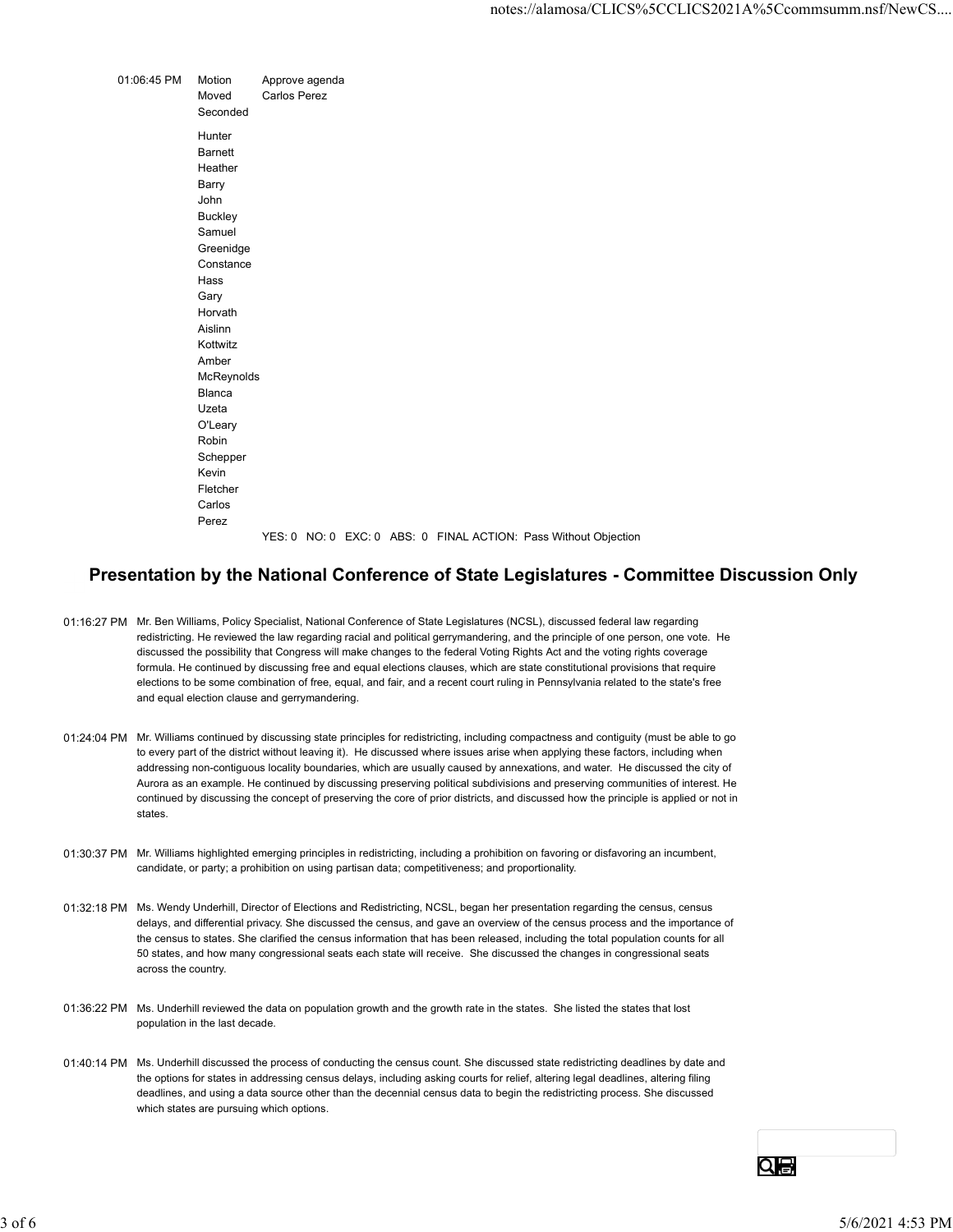- 01:45:49 PM Ms. Underhill discussed data alternatives to the final census data, including the American Community Survey (ACS). She explained that it offers one-year estimates for areas over 65,000 in population, and five-year estimates down to the block level. She discussed other available datasets, and suggested the commission talk to the state demographer and the commission's redistricting software vendor about other data options.
- 01:48:23 PM Ms. Underhill discussed differential privacy (DP) and explained the purpose of DP. She referenced two state lawsuits filed against the U.S. Census Bureau concerning the census delays and DP. Ms. Underhill responded to questions from Commissioner Buckley regarding lawsuits. Chair Perez commented on ACS data and its use for redistricting, and Ms. Underhill responded. She suggested the commission compare a total state level population data from the apportionment to ACS data to determine how much variation there is between the two data sets.
- 02:02:49 PM Discussion on the use of ACS data to draw preliminary maps continued.

#### Unfinished Business - Various Actions Approved

- 02:09:27 PM The commission turned its focus to a discussion of redistricting timelines. The commission previously discussed a proposed timeline at its April 23 meeting. Chair Perez discussed a target date of June 28 for the drafting of a preliminary plan. Commissioners commented on the scheduling of the public meetings, and Commissioners Schepper noted that delivery of a preliminary plan by the end of June would allow the public meetings to occur in July and August.
- 02:13:24 PM Chair Perez noted that the purpose of the preliminary plan would be to serve as a conversation starter to help give insight into communities of interest, competitiveness, and other issues. He noted that other factors could be determined after the delivery of the legacy census data. Chair Perez noted that Commissioner Fletcher had drafted a timeline of redistricting activities that could occur after the delivery of the census legacy data in August. Commissioner Fletcher stated that if the commission waits to begin the process until August 16, the process could conclude November 23. He discussed possible efficiencies that could be worked into the timeline, including by holding multiple virtual public meetings in one day. He also noted that his proposed timeline assumes three staff maps, and if the commission agrees on a map earlier, additional staff maps would not be needed.
- 02:18:50 PM Commissioner Horvath commented on the congressional commission's proposed redistricting timeline, and Commissioner Fletcher responded. Ms. Shipley commented on the proposed time period for drawing the preliminary plan, stating that it will take significantly more time to draw than allotted for under Commissioner Fletcher's proposal. Ms. Shipley discussed the differences between Chair Perez's proposed timeline, and Commissioner Fletcher's timeline. Commissioner Barnett commented on the Subcommittee on Methodologies' discussions on the issue. Commissioner Barnett commented on the need for more information about available data sources.
- 02:27:42 PM The commission discussed the timeline for Supreme Court review of the plan. Jerry Barry, Colorado Independent Redistricting Commissions Staff, noted that the November 15 date is the date for the Supreme Court to approve the plan or send it back and the commission is supposed to approve a plan by September 15. Chair Perez asked about the period of time allotted for Supreme Court review of the plan. Commissioners commented on the possibility of moving the Supreme Court deadlines.
- 02:34:39 PM Mr. Louis Pino, Independent Redistricting Commissions Staff, discussed the timeline for the drafting a preliminary map with alternative data, and said that to adhere to the June 28 proposed deadline, the commission would have to approve an alternative data source either next week or the following week. The commission discussed the current software vendor for the commission (ESRI).
- 02:41:22 PM The commission discussed how to get information to help them decide which data to use for the preliminary maps, and Mr. Pino responded, noting that ESRI has estimates using 2010 Census geography boundaries with updated population. Mr. Pino discussed the process of comparing the data to see whether it can be used to draft the preliminary plan. Mr. Barry responded to questions from the commission regarding the Supreme Court interrogatories from the General Assembly.
- 02:49:52 PM Commissioner Kottwitz discussed the reallocation of incarcerated persons and requested that the commission have discussion on the issue in the future.
- 02:52:23 PM Mr. Barry discussed Senate Bill 21-247. He discussed the provisions of the bill, which require staff to draw the preliminary plan with alternative data and complete the reallocation of incarcerated persons within five days after the receipt of legacy data. He discussed the intention of the General Assembly to complete the redistricting process in 2021 so as not to affect the 2022 election cycle. He discussed amendments to the bill made in the Senate and the current status of the bill. He noted that Chair Perez has offered to testify at the next committee hearing, and asked if the commission should oppose provisions of the bill and request amendments on the constitutional deadlines. 02-11-22 PM The commission discussed how to get information to help them decide which data to use for the preliminary maps, and Mr.<br>
Pino responded, noting that ESRI has estimates using 2010 Census geography boundaries wi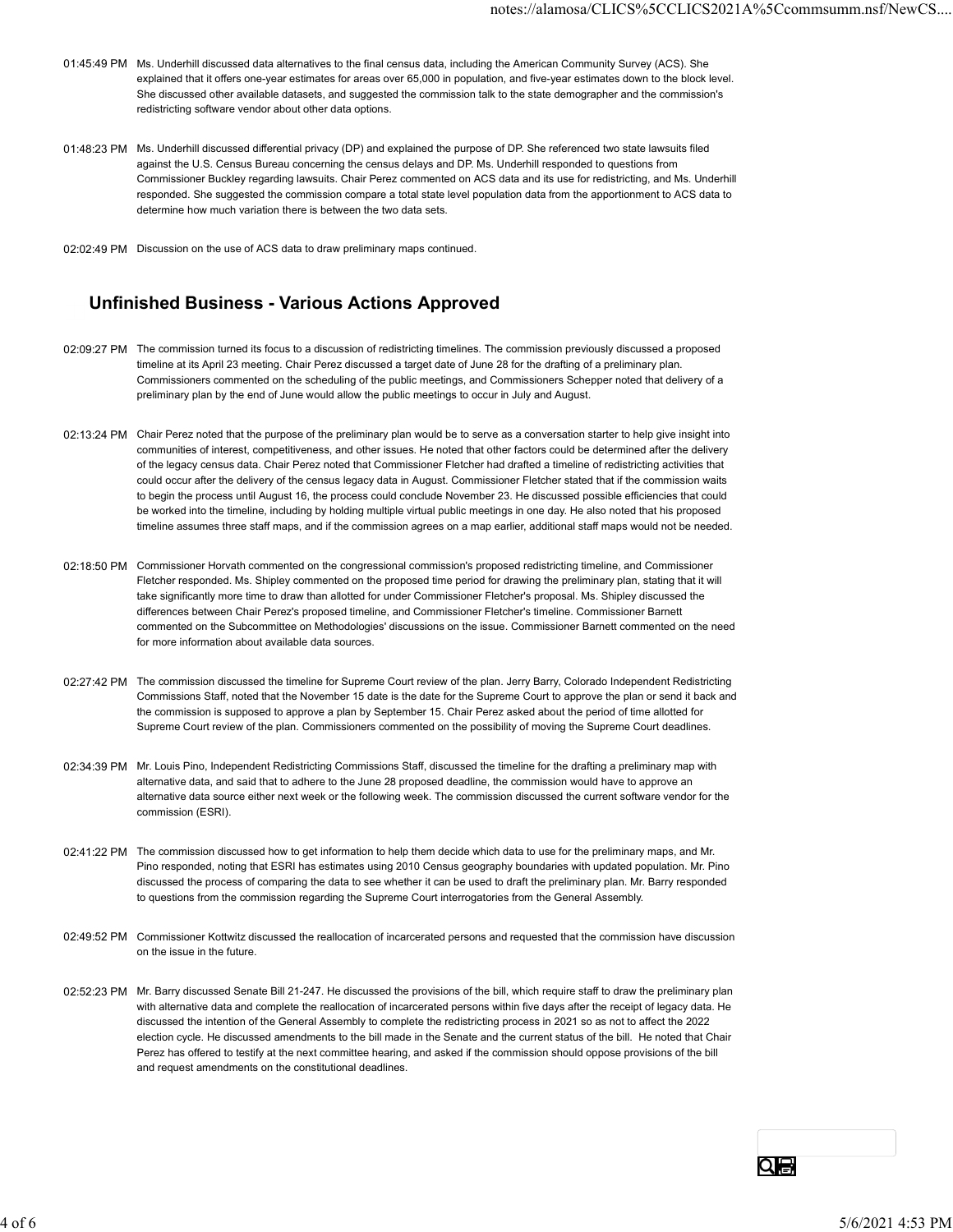02:58:27 PM Commission discussion the issue continued. Mr. Barry discussed extending the deadlines for the commission to submit plans for the Supreme Court. Commissioner O'Leary discussed the legislative process, and next steps if the legislature does not amend the bill. Commissioner Schepper further commented on the need for Chair Perez to address the legislature on the bill. Commissioner Barry moved to authorize Chair Perez to address the House, State, Civic, Military, & Veterans Affairs Committee regarding Senate Bill 21-247 and Commissioner Horvath seconded the motion.

|             |                                                                                                                                                                                                        | notes://alamosa/CLICS%5CCLICS2021A%5Ccommsumm.nsf/NewCS                                                                                                                                                                                                                                                                                                                                                                                                                                                                                                                                                  |
|-------------|--------------------------------------------------------------------------------------------------------------------------------------------------------------------------------------------------------|----------------------------------------------------------------------------------------------------------------------------------------------------------------------------------------------------------------------------------------------------------------------------------------------------------------------------------------------------------------------------------------------------------------------------------------------------------------------------------------------------------------------------------------------------------------------------------------------------------|
|             |                                                                                                                                                                                                        | 7 PM Commission discussion the issue continued. Mr. Barry discussed extending the deadlines for the commission to submit plans<br>for the Supreme Court. Commissioner O'Leary discussed the legislative process, and next steps if the legislature does not<br>amend the bill. Commissioner Schepper further commented on the need for Chair Perez to address the legislature on the bill.<br>Commissioner Barry moved to authorize Chair Perez to address the House, State, Civic, Military, & Veterans Affairs Committee<br>regarding Senate Bill 21-247 and Commissioner Horvath seconded the motion. |
| 03:14:22 PM | Motion<br>Moved<br>Seconded                                                                                                                                                                            | Authorize Chair Perez to appear before the House State, Civic, Military, & Veterans Affairs<br>Committee to request amendments on the reallocation of incarcerated persons and deadlines.<br><b>Heather Barry</b>                                                                                                                                                                                                                                                                                                                                                                                        |
|             | Hunter<br><b>Barnett</b><br>Heather<br>Barry<br>John<br><b>Buckley</b><br>Samuel<br>Greenidge<br>Constance<br>Hass<br>Gary<br>Horvath<br>Aislinn<br>Kottwitz<br>Amber<br>McReynolds<br>Blanca<br>Uzeta |                                                                                                                                                                                                                                                                                                                                                                                                                                                                                                                                                                                                          |
|             | O'Leary<br>Robin<br>Schepper<br>Kevin<br>Fletcher<br>Carlos<br>Perez                                                                                                                                   | YES: 0 NO: 0 EXC: 0 ABS: 0 FINAL ACTION: Pass Without Objection                                                                                                                                                                                                                                                                                                                                                                                                                                                                                                                                          |

- 03:15:11 PM The commission recessed briefly.
- 03:22:31 PM The commission reconvened. The commission turned to discussion of public comment at commission meetings. Commissioner Schepper discussed the draft public comment policy. She proposed a 15-minute public comment period with a limit for five people be included at each regular commission meeting, with an additional requirement that people can not comment in consecutive weeks. The commission discussed whether to take in-person comments.
- 03:41:55 PM Commissioner Schepper discussed written public comments received, and discussed adding more fields to the written comment form to help capture information about communities of interest and congressional districts. The commission discussed the public hearings, and including both virtual and in-person options. Commissioner Schepper further discussed creating a public hearings schedule. Chair Perez asked if the committee was ready to adopt the policy. Commissioner Buckly moved to adopt the public comment policy, and Commissioner Hass seconded the motion.  $\alpha$  of 6 bits behind a streament policy, and Commissioner Hass securities was insidy to about the public. Commissiones Social conditions of the public Commission of the public Commission of the public Commission of the p